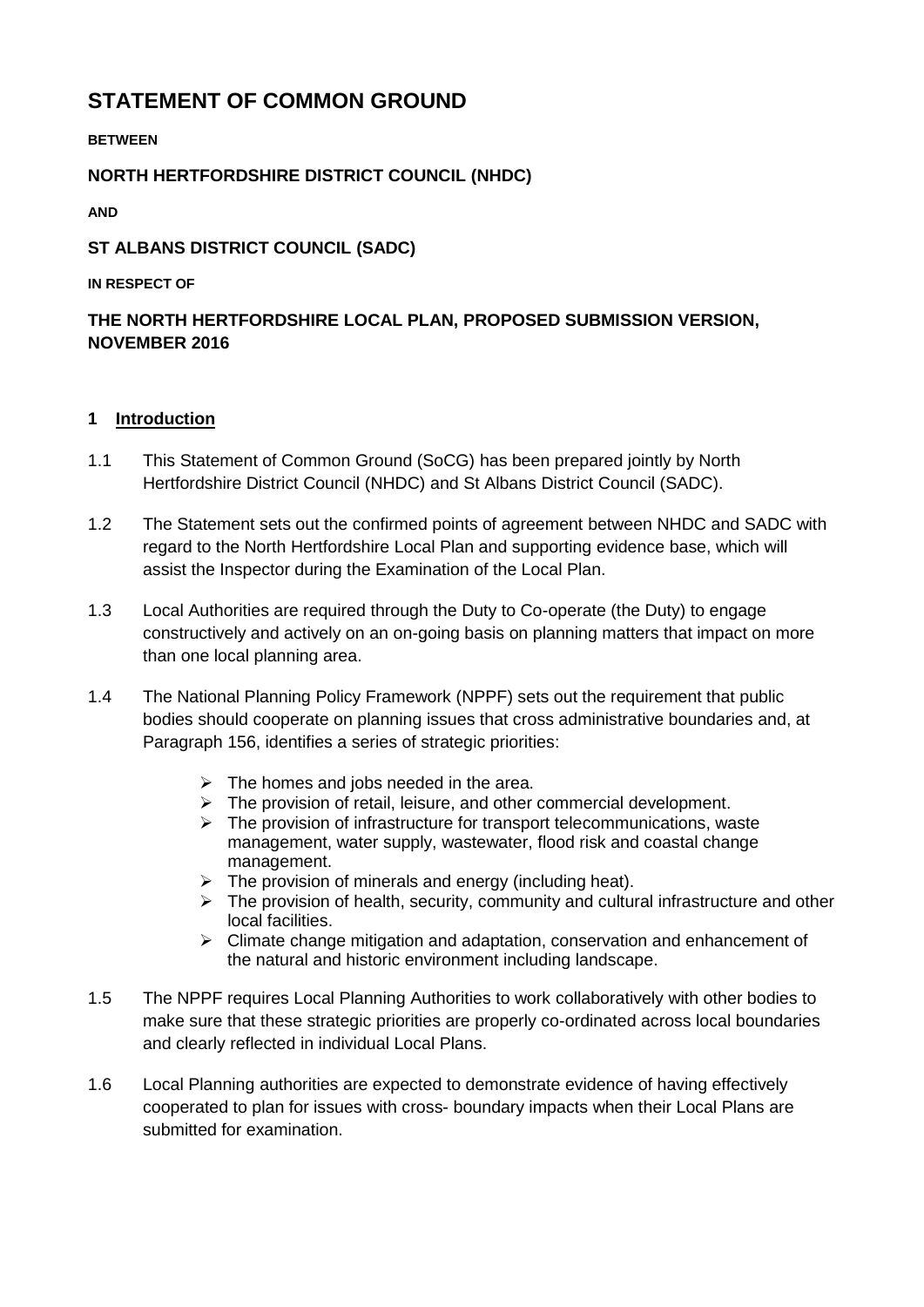### **2 Background**

2.1 This SoCG relates to the representations made by SADC to NHDC's Proposed Submission Local Plan (2016).

### **3 Duty to Cooperate**

- 3.1 As set out in the North Hertfordshire Duty to Cooperate statement, NHDC and SADC have co-operated constructively, actively and on an on-going basis during the plan's production.
- 3.2 SADC has continuously responded to public consultations and liaised with Officers as the Local Plan process has developed which has helped inform both the strategy and policy framework within the plan.
- 3.3 SADC have commented on the North Herts Local Plan at key stages and raised no issues under duty to cooperate. SADC is satisfied that the requirements of the Duty and the NPPF have been met in relation to the North Herts Local Plan

### **4 Agreed Matters**

- 4.1 NHDC and SADC **agree** that the North Hertfordshire Local Plan, November 2016 is sound insofar as it relates to matters covered by the Duty to Co-operate.
- 4.2 Based on the extent of the boundary and the limited concentration of population that exists in the proximate areas of the two districts, there are limited relationships and links that exist that can be classified as *strategic issues*.
- 4.3 In relation to the issue of housing, the districts **agree** that there are no overlaps in terms of the Strategic Housing Market Assessment's (SHMA) areas as the boundaries of each HMA area follow the administrative area.
- 4.4 Whilst the extents of the authorities' Functional Economic Market Areas (FEMA) differ, it is **agreed** that this does not cause any issues as the need arising is being adequately met within the defined boundaries.
- 4.5 Additionally, there is some overlap with regards to the education boundaries between the two authorities, however, it is **agreed** that there are no issues with regards to provision in relation to the North Herts Local Plan.
- 4.6 The only issue raised in SADC representation relates to the settlement boundary of Blackmore End and this is considered to be a soundness issue rather than a Duty to Cooperate issue.